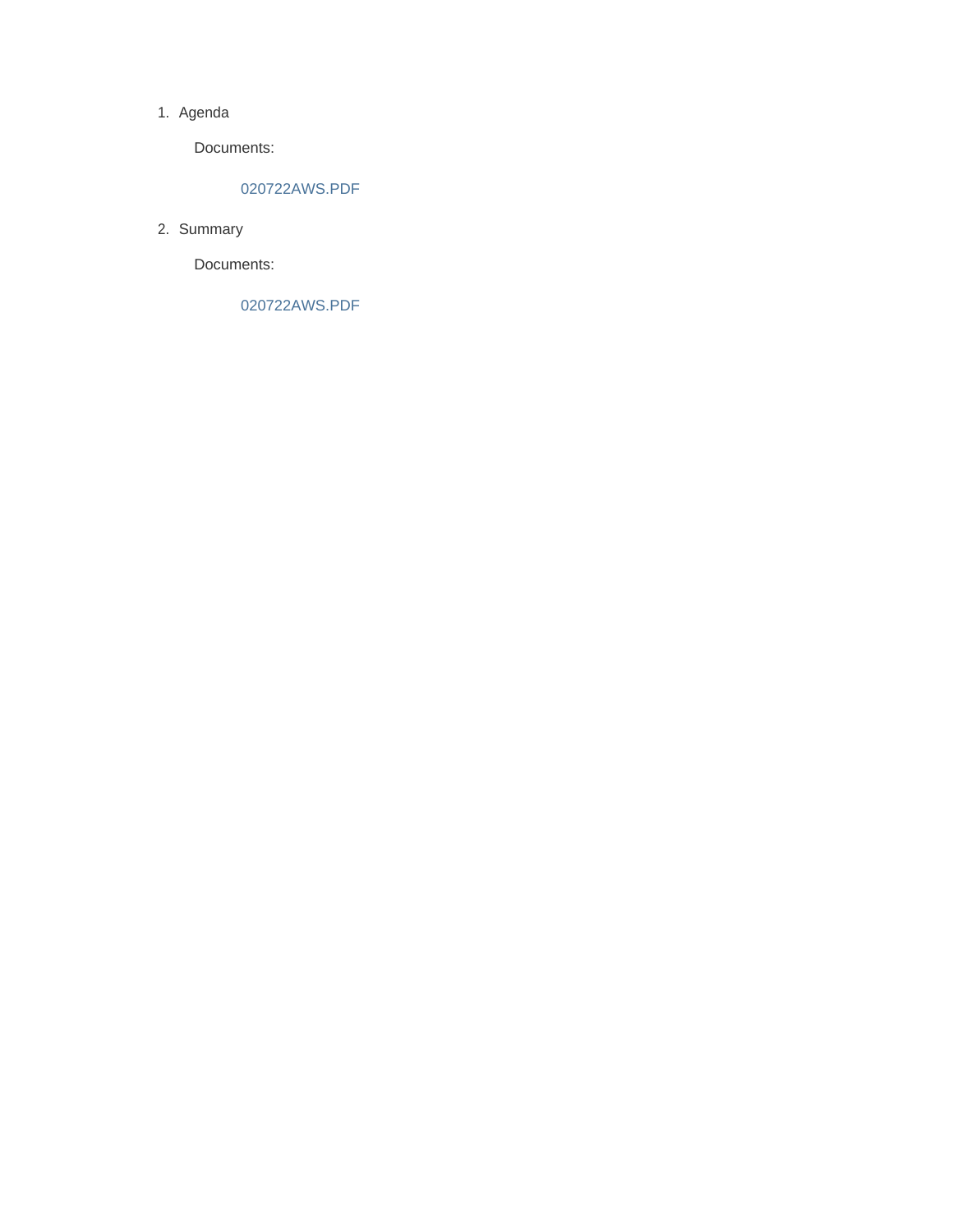

## **City of Marietta**

205 Lawrence Street Post Office Box 609 Marietta, Georgia 30061

# **Meeting Agenda**

## **CITY COUNCIL AGENDA WORK SESSION**

*R. Steve Tumlin, Mayor Cheryl Richardson, Ward 1 Grif Chalfant, Ward 2 Johnny Walker, Ward 3 Andy Morris, Ward 4 M. Carlyle Kent, Ward 5 Andre L. Sims, Ward 6 Joseph R. Goldstein, Ward 7*

| Monday, February 7, 2022 | 5:15 PM | <b>Council Chamber</b> |
|--------------------------|---------|------------------------|
|                          |         |                        |

## **CALL TO ORDER:**

#### **MINUTES:**

| 20220120         | <b>Agenda Work Session - January 10, 2022</b>                                                                                                                               |  |
|------------------|-----------------------------------------------------------------------------------------------------------------------------------------------------------------------------|--|
|                  | Review and approval of the January 10, 2022 Agenda Work Session minutes.                                                                                                    |  |
| <b>BUSINESS:</b> |                                                                                                                                                                             |  |
| 20220146         | <b>BLW Report</b>                                                                                                                                                           |  |
|                  | Council Member Andy Morris gives the Board of Lights and Water (BLW) report for the<br>meeting held on Monday, February 7, 2022.                                            |  |
| 20220125         | <b>Marietta Civil Service Board - Post 5</b>                                                                                                                                |  |
|                  | Reappointment of Philip Hynninen to the Marietta Civil Service Board (Post 5), for a<br>one-year term expiring January 31, 2023, as recommended by the Civil Service Board. |  |
|                  | Philip Hynninen has been on the board since January 2019.                                                                                                                   |  |
| 20220028         | <b>Annual Financial Audit Report FY2021</b>                                                                                                                                 |  |
|                  | Presentation of the FY2021 Annual Financial Audit Report.                                                                                                                   |  |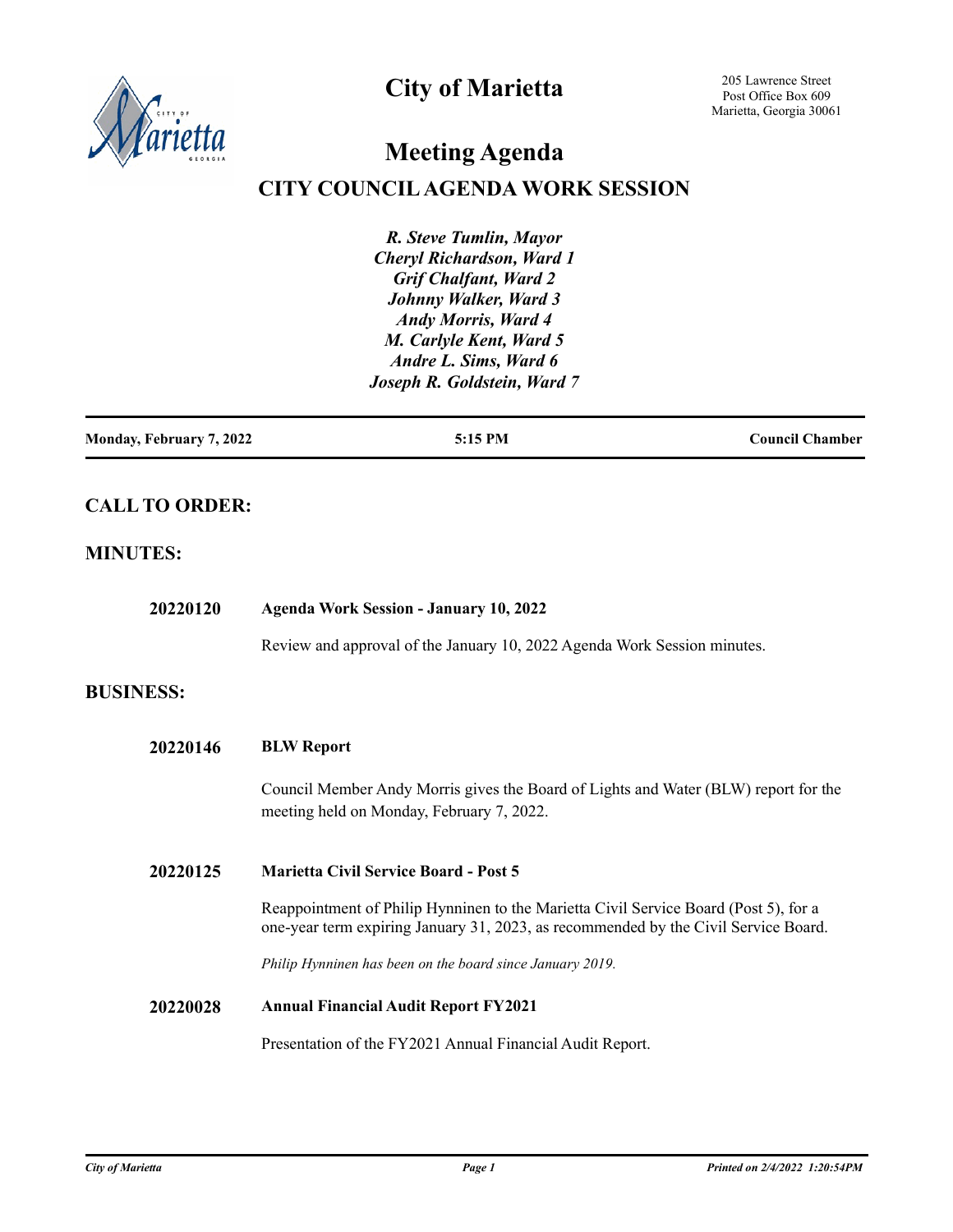#### **20220057 Extension of Agreements for Aviation Sports Complex**

Motion to authorize a four-year extension of the agreements between the City and the Marietta Development Authority and the Marietta Development Authority and 643DP Athletics, LLC per the existing contracts.

#### **20210387 Revised Detailed Plan - 1825 Stilesboro Road**

Request by homeowners association regarding tree removal, relocation, and replanting.

#### **20220153 Code Amendment - Section 712.08 Tree Protection and Landscaping**

Motion to authorize staff to advertise proposed changes to the Tree Protection and Landscaping Ordinance regarding acceptable tree species and street tree requirements in small lot and townhome subdivisions.

#### **20220147 Draft City Council Agenda**

Review and approval of the Wednesday, February 9, 2022, DRAFT City Council Agenda.

#### **20220148 Executive Session**

Executive Session to discuss legal, personnel, and/or real estate matters.

#### **ADJOURNMENT:**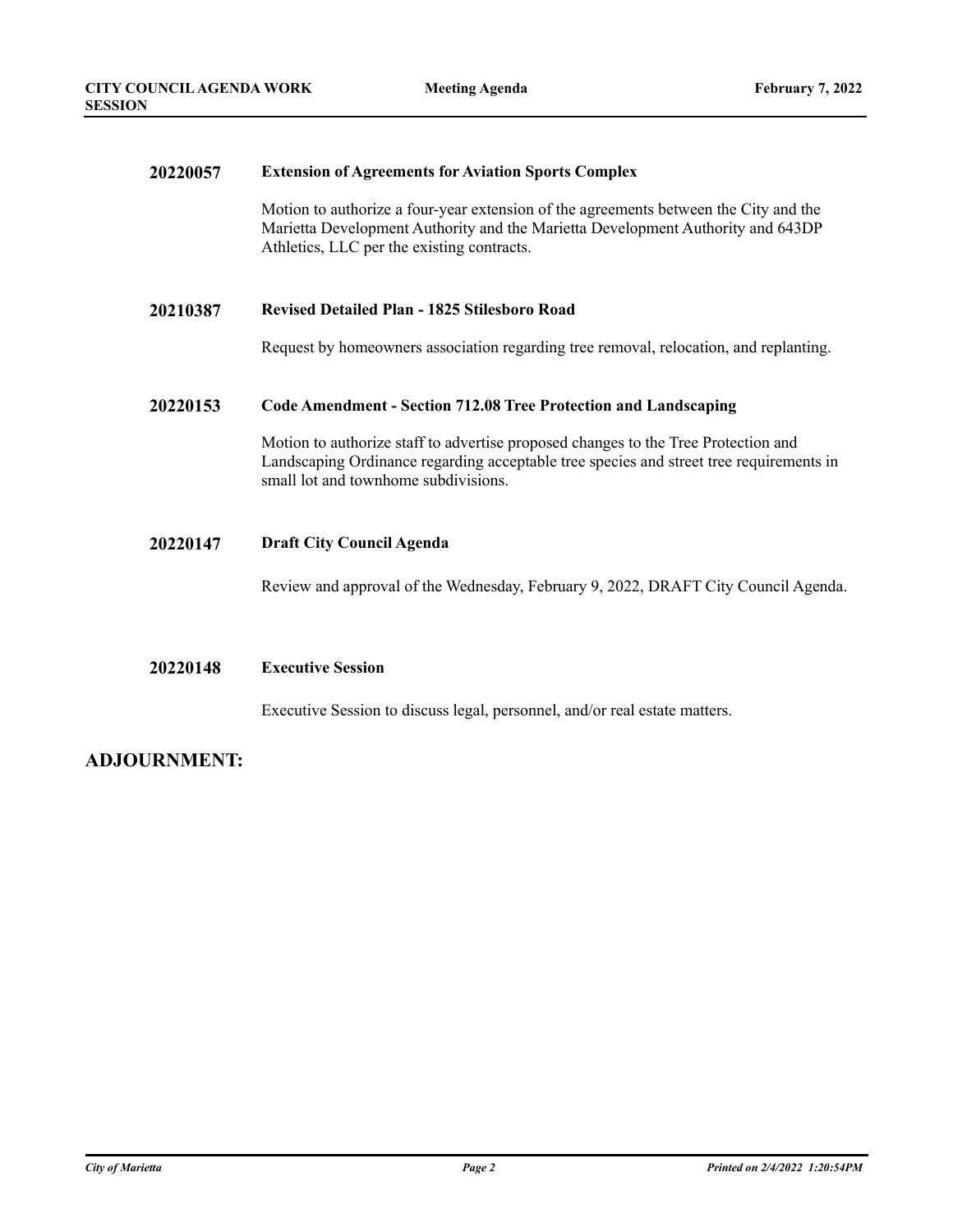



## **Meeting Summary CITY COUNCIL AGENDA WORK SESSION**

*R. Steve Tumlin, Mayor Cheryl Richardson, Ward 1 Grif Chalfant, Ward 2 Johnny Walker, Ward 3 Andy Morris, Ward 4 M. Carlyle Kent, Ward 5 Andre L. Sims, Ward 6 Joseph R. Goldstein, Ward 7*

| Monday, February 7, 2022 | 5:15 PM                                                                                                                                                                        | <b>Council Chamber</b> |
|--------------------------|--------------------------------------------------------------------------------------------------------------------------------------------------------------------------------|------------------------|
| 20220120                 | <b>Agenda Work Session - January 10, 2022</b>                                                                                                                                  |                        |
|                          | Review and approval of the January 10, 2022 Agenda Work Session minutes.<br><b>Approved and Finalized</b>                                                                      |                        |
| 20220146                 | <b>BLW Report</b>                                                                                                                                                              |                        |
|                          | Council Member Andy Morris gives the Board of Lights and Water (BLW) report<br>for the meeting held on Monday, February 7, 2022.                                               |                        |
|                          | <b>Reported</b>                                                                                                                                                                |                        |
| 20220125                 | <b>Marietta Civil Service Board - Post 5</b>                                                                                                                                   |                        |
|                          | Reappointment of Philip Hynninen to the Marietta Civil Service Board (Post 5),<br>for a one-year term expiring January 31, 2023, as recommended by the Civil<br>Service Board. |                        |
|                          | Philip Hynninen has been on the board since January 2019.                                                                                                                      |                        |
|                          | Recommended for Approval - Consent Agenda                                                                                                                                      |                        |
| 20220028                 | <b>Annual Financial Audit Report FY2021</b>                                                                                                                                    |                        |
|                          | Presentation of the FY2021 Annual Financial Audit Report.                                                                                                                      |                        |
|                          | Motion to receive and file the FY2021 Annual Financial Audit Report.<br>Recommended for Approval - Consent Agenda                                                              |                        |
| 20220057                 | <b>Extension of Agreements for Aviation Sports Complex</b>                                                                                                                     |                        |
|                          | Motion to authorize a four-year extension of the agreements between the City and<br>the Marietta Development Authority and the Marietta Development Authority and              |                        |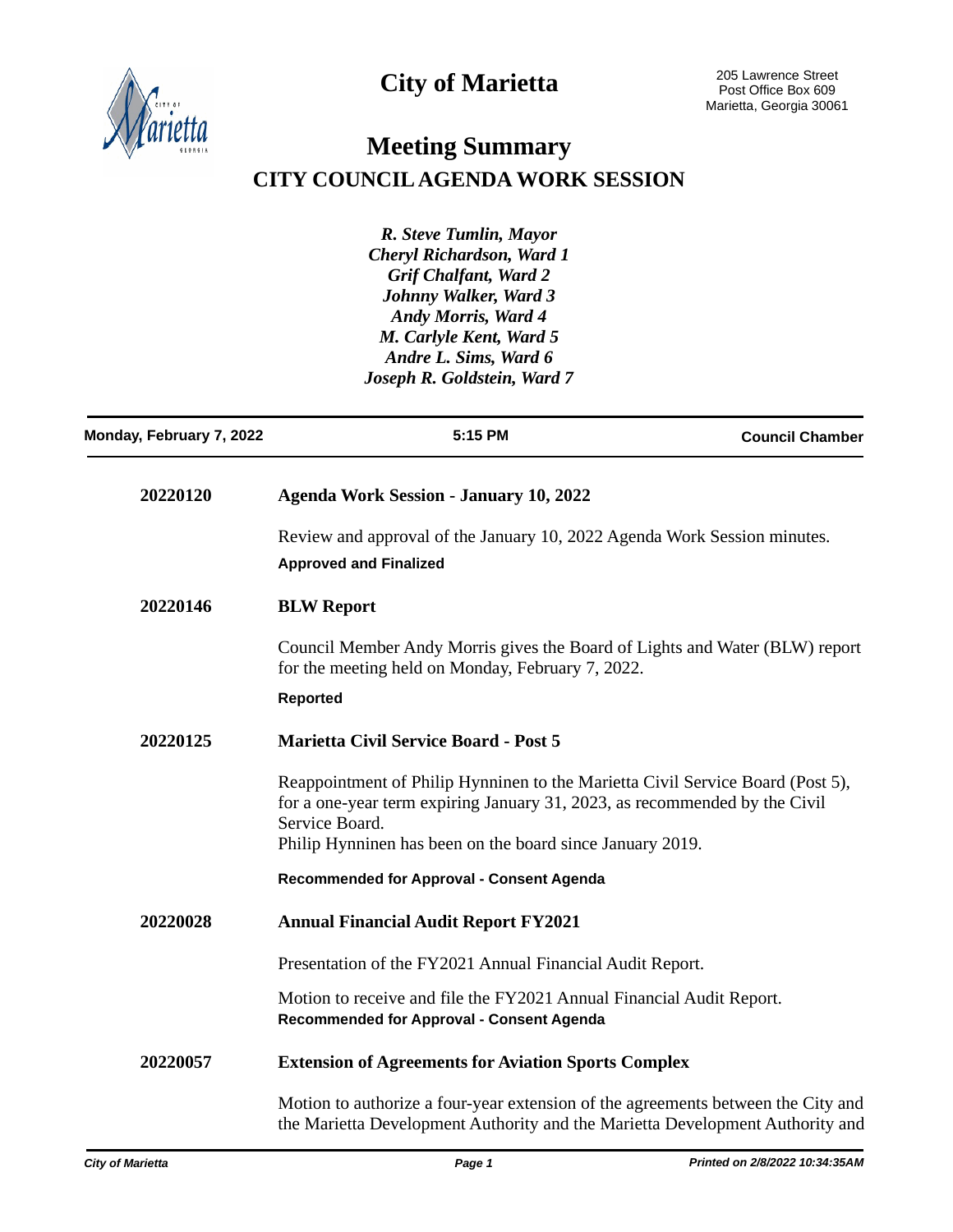| υN       |                                                                                                                                                                                                                                                                                                                                                                                                                                      |  |  |
|----------|--------------------------------------------------------------------------------------------------------------------------------------------------------------------------------------------------------------------------------------------------------------------------------------------------------------------------------------------------------------------------------------------------------------------------------------|--|--|
|          | 643DP Athletics, LLC per the existing contracts.<br><b>Recommended for Approval - Consent Agenda</b>                                                                                                                                                                                                                                                                                                                                 |  |  |
| 20210387 | <b>Revised Detailed Plan - 1825 Stilesboro Road</b>                                                                                                                                                                                                                                                                                                                                                                                  |  |  |
|          | Motion to approve the request by the 1825 Stilesboro Homeowners' Association<br>to allow the HoA to approve a homeowner's request to relocate a current street<br>tree to a common area in the neighborhood and plant a new tree in the front yard.<br>The following species are allowed in addition to those shown on the approved<br>tree plan:<br>1. Bloodgood Japanese Maple<br>2. Coral Bark Japanese Maple<br>3. Trident Maple |  |  |
|          | The following conditions apply:<br>a. Any trees to be replaced or relocated should be specifically identified on a tree<br>plan approved by City Council and submitted to City Development Services<br>Staff.<br>b. Street tree replacements should all be scheduled at the same time. Otherwise,                                                                                                                                    |  |  |
|          | the size discrepancies between the trees would negatively impact the aesthetic<br>purpose of the tree regulations.<br>c. Street trees should be at least 3 inches in diameter.                                                                                                                                                                                                                                                       |  |  |
|          | <b>Recommended for Council Agenda Non Consent</b>                                                                                                                                                                                                                                                                                                                                                                                    |  |  |
| 20220153 | <b>Code Amendment - Section 712.08 Tree Protection and Landscaping</b>                                                                                                                                                                                                                                                                                                                                                               |  |  |
|          | Motion to authorize staff to advertise proposed changes to the Tree Protection<br>and Landscaping Ordinance regarding acceptable tree species and street tree<br>requirements in small lot and townhome subdivisions.                                                                                                                                                                                                                |  |  |
|          | Recommended for Approval - Consent Agenda                                                                                                                                                                                                                                                                                                                                                                                            |  |  |
| 20220147 | <b>Draft City Council Agenda</b>                                                                                                                                                                                                                                                                                                                                                                                                     |  |  |
|          | Review and approval of the Wednesday, February 9, 2022, DRAFT City Council<br>Agenda.                                                                                                                                                                                                                                                                                                                                                |  |  |
|          | -under Minutes: Agenda items 20220122 and 20220123 were added to the<br>consent agenda.                                                                                                                                                                                                                                                                                                                                              |  |  |
|          | -under Ordinances: Agenda items 20211702, 20211073 and 20211074 were<br>removed from the agenda.                                                                                                                                                                                                                                                                                                                                     |  |  |
|          | -under Attorney Report: Agenda item 20220150 was added to the consent<br>agenda.                                                                                                                                                                                                                                                                                                                                                     |  |  |
|          | -under Parks and Rec.: Agenda item 20220056 was added to the consent agenda,<br>with Council member Goldstein abstaining.                                                                                                                                                                                                                                                                                                            |  |  |
|          | -under Other Business: Agenda item 20220138 was added to the consent agenda,<br>with Council Member Goldstein opposed BLW Item 20220113, Board Strategic                                                                                                                                                                                                                                                                             |  |  |

*Business*